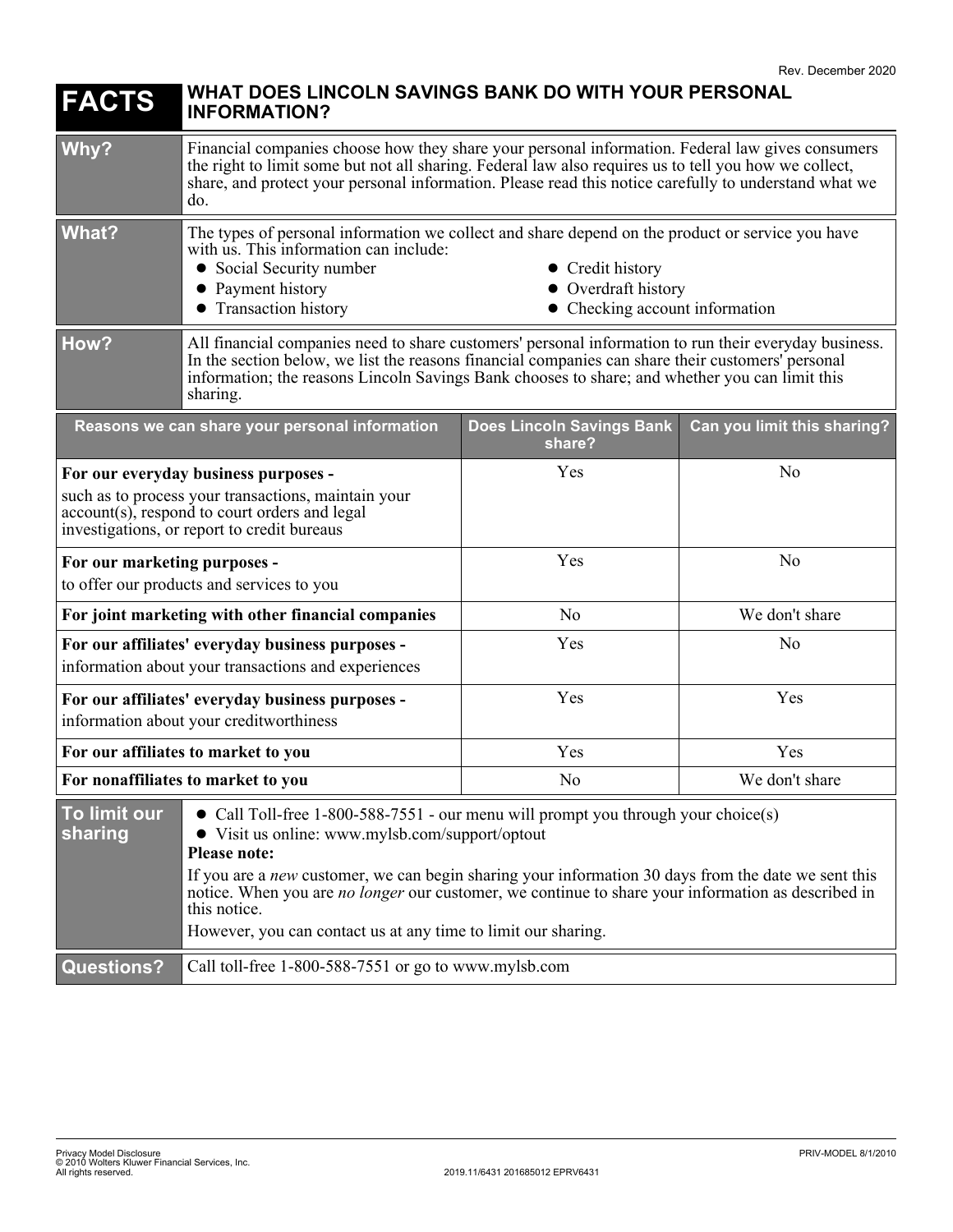| Page 2                                                                                   |                                                                                                                                                                                                                                                                                                                                                                                                                  |  |  |
|------------------------------------------------------------------------------------------|------------------------------------------------------------------------------------------------------------------------------------------------------------------------------------------------------------------------------------------------------------------------------------------------------------------------------------------------------------------------------------------------------------------|--|--|
| <b>Who We Are</b>                                                                        |                                                                                                                                                                                                                                                                                                                                                                                                                  |  |  |
| Who is providing this notice?                                                            | Lincoln Savings Bank means the following institutions: Lincoln Savings Bank and<br>its affiliates: LSB Financial, Inc, LSB Capital Management, Inc., Vital FS, Inc. and<br>Vital Financial Services, LLC.                                                                                                                                                                                                        |  |  |
| <b>What We Do</b>                                                                        |                                                                                                                                                                                                                                                                                                                                                                                                                  |  |  |
| <b>How does Lincoln Savings Bank</b><br>protect my personal<br>information?              | To protect your personal information from unauthorized access and use, we use<br>security measures that comply with federal law. These measures include computer<br>safeguards and secured files and buildings.<br>We also maintain other physical, electronic and procedural safeguards to protect<br>this information and we limit access to information to those employees for whom<br>access is appropriate. |  |  |
| <b>How does Lincoln Savings Bank</b><br>collect my personal information?                 | We collect your personal information, for example, when you<br>• Open an account<br>• Seek advice about your investments<br>• Apply for a loan<br>Make deposits or withdrawals from<br>your account<br>• Apply for insurance<br>We also collect your personal information from others, such as credit bureaus,<br>affiliates, or other companies.                                                                |  |  |
| Why can't I limit all sharing?                                                           | Federal law gives you the right to limit only<br>• sharing for affiliates' everyday business purposes - information about your<br>creditworthiness<br>• affiliates from using your information to market to you<br>• sharing for nonaffiliates to market to you<br>State laws and individual companies may give you additional rights to limit sharing.<br>See below for more on your rights under state law.    |  |  |
| What happens when I limit<br>sharing for an account I hold<br>jointly with someone else? | Your choices will apply to everyone on your account.                                                                                                                                                                                                                                                                                                                                                             |  |  |
| <b>Definitions</b>                                                                       |                                                                                                                                                                                                                                                                                                                                                                                                                  |  |  |
| <b>Affiliates</b>                                                                        | Companies related by common ownership or control. They can be financial and<br>non-financial companies.<br>$\bullet$ Our affiliates include:<br>• Companies with a Lincoln Savings Bank/LSB Financial name                                                                                                                                                                                                       |  |  |
| <b>Nonaffiliates</b>                                                                     | Companies not related by common ownership or control. They can be financial and<br>non-financial companies.<br>• Lincoln Savings Bank does not share with nonaffiliates so they can market to<br>$\mathcal{V}$ <i>ou</i> .                                                                                                                                                                                       |  |  |
| <b>Joint Marketing</b>                                                                   | A formal agreement between nonaffiliated financial companies that together market<br>financial products or services to you.<br>• Lincoln Savings Bank doesn't jointly market.                                                                                                                                                                                                                                    |  |  |